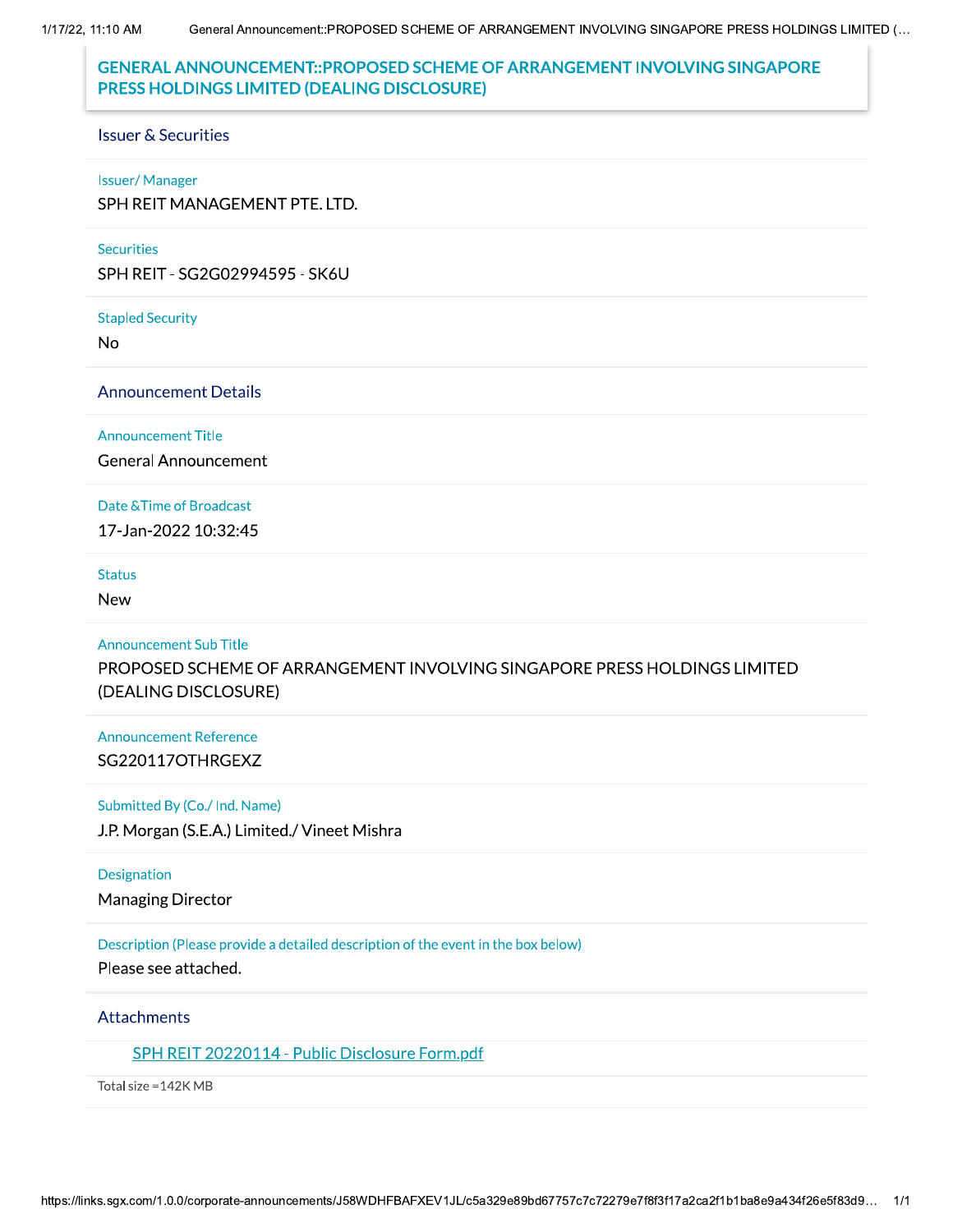## **PROPOSED ACQUISITION OF SINGAPORE PRESS HOLDINGS BY WAY OF A SCHEME OF ARRANGEMENT**

## **DEALINGS DISCLOSURE**

## **1. INTRODUCTION**

J. P. Morgan (S.E.A.) Limited ("**JPMSEAL**") refers to the proposed scheme of arrangement (the "**Scheme**") to be undertaken by Singapore Press Holdings Limited (the "**Company**") and Keppel Pegasus Pte. Ltd. (the "**Offeror**") (which is a wholly-owned subsidiary of Keppel Corporation Limited ("**KCL**")) pursuant to Section 210 of the Companies Act, Chapter 50 of Singapore, involving, inter alia, (i) the distribution of units in SPH REIT held by the Company to the shareholders of the Company on a pro-rata basis and (ii) the Offeror acquiring the entire share capital of the Company (other than those already owned, controlled or agreed to be acquired by the Offeror and its concert parties), the consideration for which include units in Keppel REIT, which was announced on 2 August 2021 (the "**Joint Announcement**").

As stated in the Joint Announcement, JPMSEAL is the financial adviser to the Offeror in respect of the Scheme.

All capitalised terms used and not defined herein shall have the same meanings given to them in the Joint Announcement.

### **2. DISCLOSURE OF DEALINGS**

Pursuant to Rule 12.1 of the Singapore Code on Take-overs and Mergers (the "**Code**") and the Practice Statement on the Exemption of Connected Fund Managers and Principal Traders under the Code, JPMSEAL wishes to announce the dealings by its associates in the relevant securities of SPH REIT on **14 January 2022**, details of which are set out in the Schedule hereto.

Issued by **J.P. Morgan (S.E.A.) Limited** 

17 January 2022 Singapore